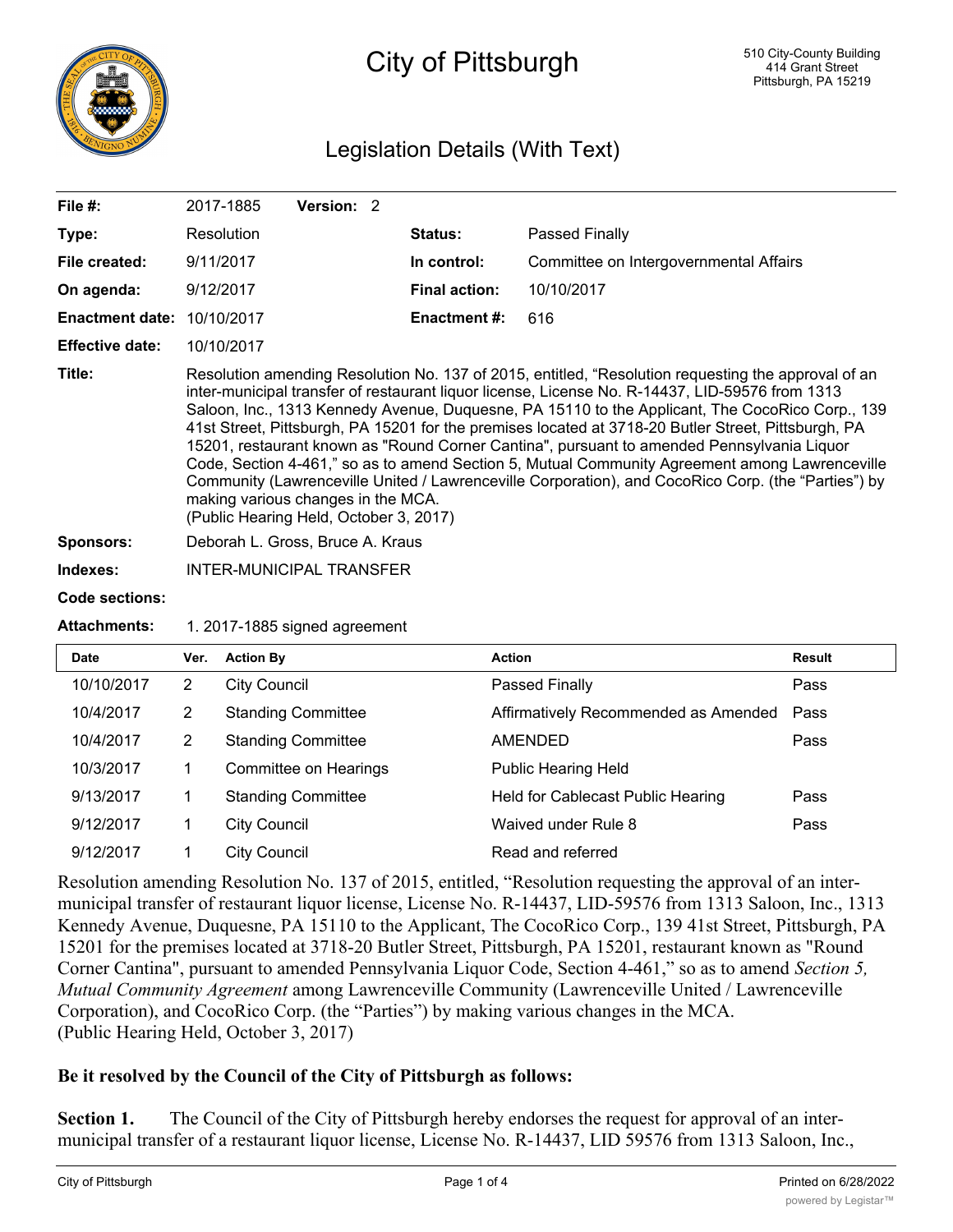#### **File #:** 2017-1885, **Version:** 2

1313 Kennedy Avenue, Duquesne, PA 15110 to the Applicant, The CocoRico, Corp., for the premises located at 3718-20 Butler Street, Pittsburgh, PA 15201, known as "Round Corner Cantina", restaurant pursuant to amended Pennsylvania Liquor Code, §4-461.

#### **Section 2**. Request for Approval

The CocoRico, Corp., which has a mailing address of 139 41<sup>st</sup> Street, Pittsburgh, PA. 15201, submitted a request for approval of an inter-municipal transfer of a restaurant liquor license, License No. R-14437. LID-59576 , which is currently registered to 1313 Saloon, Inc., 1313 Kennedy Avenue, Duquesne, PA 15110. The CocoRico Corp., - desires to place a restaurant liquor license into premises known as "Round Corner Cantina" and numbered 3718-20 Butler Street, Pittsburgh, PA 15201. The proposed interior of the premises will comprise of approximately 4,200 Square Feet of floor area.

#### **Section 3**. Public Hearing

City Council shall set a date for Public Hearing for the purpose of receiving comments and recommendations of interested individuals residing in the City of Pittsburgh concerning intent to transfer the above restaurant liquor license.

#### **Section 4**. Approval or Denial of Request

After the Public Hearing, which was held 3/5/2015, and within 45 days of the introduction of this Resolution, City Council shall render a decision to approve or disapprove The request for inter-municipal transfer of a restaurant liquor license. City Council must approve Round Corner Cantina's request unless it finds that approval would adversely affect the welfare, health, peace and morals of the City of Pittsburgh or its residents.

#### **Section 5.** Attached Mutual Community Agreement

1. CocoRico Corp. shall, within (90) days of approval of this Agreement, become compliant with and remain compliant with the responsible alcohol management provisions of the Liquor Code including, but not limited to:

- a. New employee orientation;
- b. Training for alcohol service personnel;
- c. Manager/ owner training;
- d. Displaying of responsible alcohol service signage; and
- e. Certification of compliance by the Board's Bureau of Alcohol Education.

For the purposes of this section, days in which the license is in safekeeping shall not be counted against the ninety (90) day dealine;

- 2. CocoRico Corp. shall not sell alcohol in glass containers for off-premises consumption.
- 3. CocoRico Corp. shall not sell malt or brewed beverages in single containers that are forty (40) ounce or larger in size.

#### 4. CocoRico Corp. shall not utilize any loudspeaker or similar device that emits amplified sound in any outside serving **area. The term outside serving area does not include any area with a roof capable of being fully enclosed.**

#### 5. employees. CocoRico Corp. shall not permit any live music or other live entertainment in any outside serving area at any **time.**

6. CocoRico Corp. shall only permit live entertainment to occur on the first floor of the licensed premises on Thursday through Saturday, unless the express written consent of both Lawrenceville United and Lawrenceville Corporation is obtained to have live entertainment for a special event occurring Sunday through Wednesday. Said written consent shall be maintained by CocoRico Corp. as a business record subject to Section 493(12) of the Liquor Code, and shall be made available upon request to any local, state, or federal law enforcement officials, as well as the Board, its employees, the Pennsylvania State **Police, Bureau of Liquor Control Enforcement ("Bureau"), and its employees.**

7.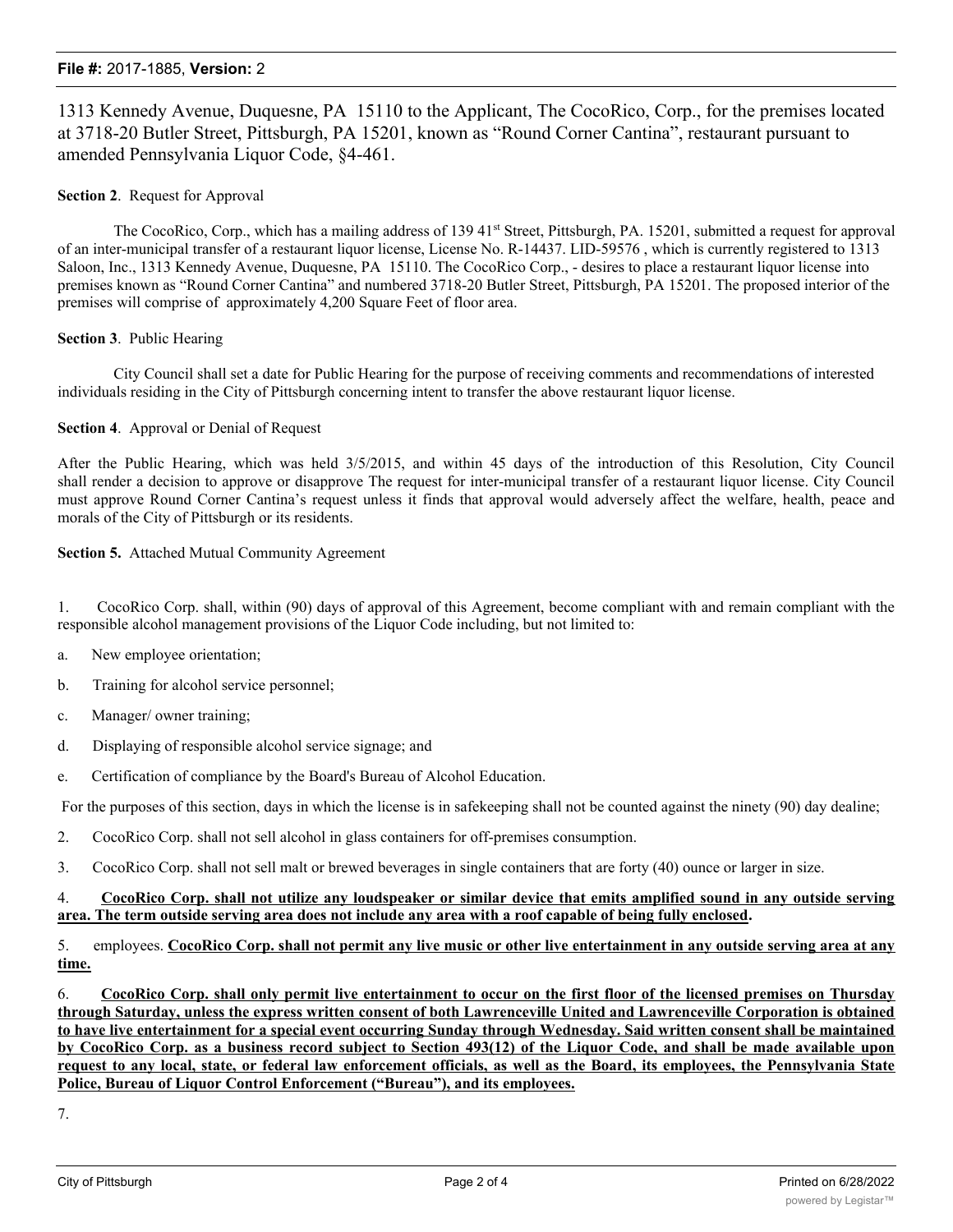8.

9.**CocoRico Corp. shall maintain incident reports (using Board-published incident documentation forms or other similar** forms) indicating the date and substance of all matters involving the following on the premises: weapons or violence, ejection of a patron from the licensed premises, and any incident involving the local police. Such reports shall be maintained by CocoRico Corp. as a business subject to Section 493(12) of the Liquor Code, and shall be made available upon request to any **local, state, or federal law enforcement officials, as well as the Board, its employees, the Bureau, and its employees.**

10. CocoRico Corp. shall install and maintain in good working order, a video security/surveillance system at the licensed premises consisting of at least three (3) cameras. At least two (2) cameras shall be located on the exterior of the premises, and at least one (1) camera shall be located inside the licensed premises. CocoRico Corp. shall ensure that one (1) or more of the exterior cameras are positioned so as to monitor both 38<sup>th</sup> Street and Butler Street. All such cameras shall continuously record during all operating hours. Recordings shall be maintained for not less than two (2) weeks, and all recordings from the system shall be available upon request by the Board, its employees, the Bureau, its employees, and to any local state or federal law **enforcement authorities.**

11. CocoRico Corp. shall employ at least one (1) security personnel who will be present and working at the licensed premises on all Thursday, Friday, and Saturday nights, from 9:00 p.m. until one half (1/2) hour after all patrons are required to vacate the premises. Security personnel shall be clothed in such a way as to make his/her status as security personnel readily **apparent.**

12. **The licensed portions of the second and third floors of the premises shall have limited hours of operation as follows: Sunday from 10:00 a.m. until 10:00 p.m.; Monday through Thursday from 11:00 a.m. until 12:00 a.m.; Friday and Saturday from 11:00 a.m. until 2:00 a.m. the following day. When open, the licensed portions of the second and third floors of the premises shall offer a full kitchen menu from opening time until at least 12:00 a.m.**

13.

14. CocoRico Corp. shall not permit patrons to leave licensed premises with open containers of alcohol beverages.

15. CocoRico Corp. shall prevent littering and loitering in front of its premises on both 38th Street and Butler Street during all hours of operation. For purposes of this section, "loitering" is defined as being present outside the licensed premises, without a **legitimate business purpose, for a period of time of ten (10) minutes or more.**

16. CocoRico Corp. shall not permit any dancing, assembly events, or live entertainment (excluding disk jockeys), to occur or **be held in the licensed portions of the second and third floors of the premises.**

17. CocoRico Corp. will identify two parking spaces within 1,000 ft. of the property to use for the licensed premises and will present a lease identifying and confirming use of the spaces as part of the City of Pittsburgh's Zoning Process.

CocoRico Corp. understands that failure to adhere to this agreement, should the terms be accepted by the Pennsylvanian Liquor Control Board, and City of Pittsburgh Zoning Department, may result in citations by the Pennsylvania Liquor Control Enforcement Agency and/ or City of Pittsburgh Department of Permits, Licenses, and Inspections.

CocoRico understands that these terms could remain in effect on the license and on certificates of occupancy at the licenses premises unless and until a subsequent agreement is reached.

In the event that any provision of this Agreement is determined to be legally invalid, the affected provision shall be stricken from the Agreement and the remaining terms shall remain unaffected.

Lawrenceville United and Lawrenceville Corporation will support the liquor license and zoning approvals necessary for the business to open and operate with these conditions and in terms of agreement attached as part of a Conditional License Agreement.

By signing below, I certify that I have read this agreement, that I know and understand the meaning and intent of this agreement, and that I am entering this agreement knowingly and voluntarily.

CocoRico Corp. (Principal): Date:

 $B<sup>2</sup>$ 

10/3/17